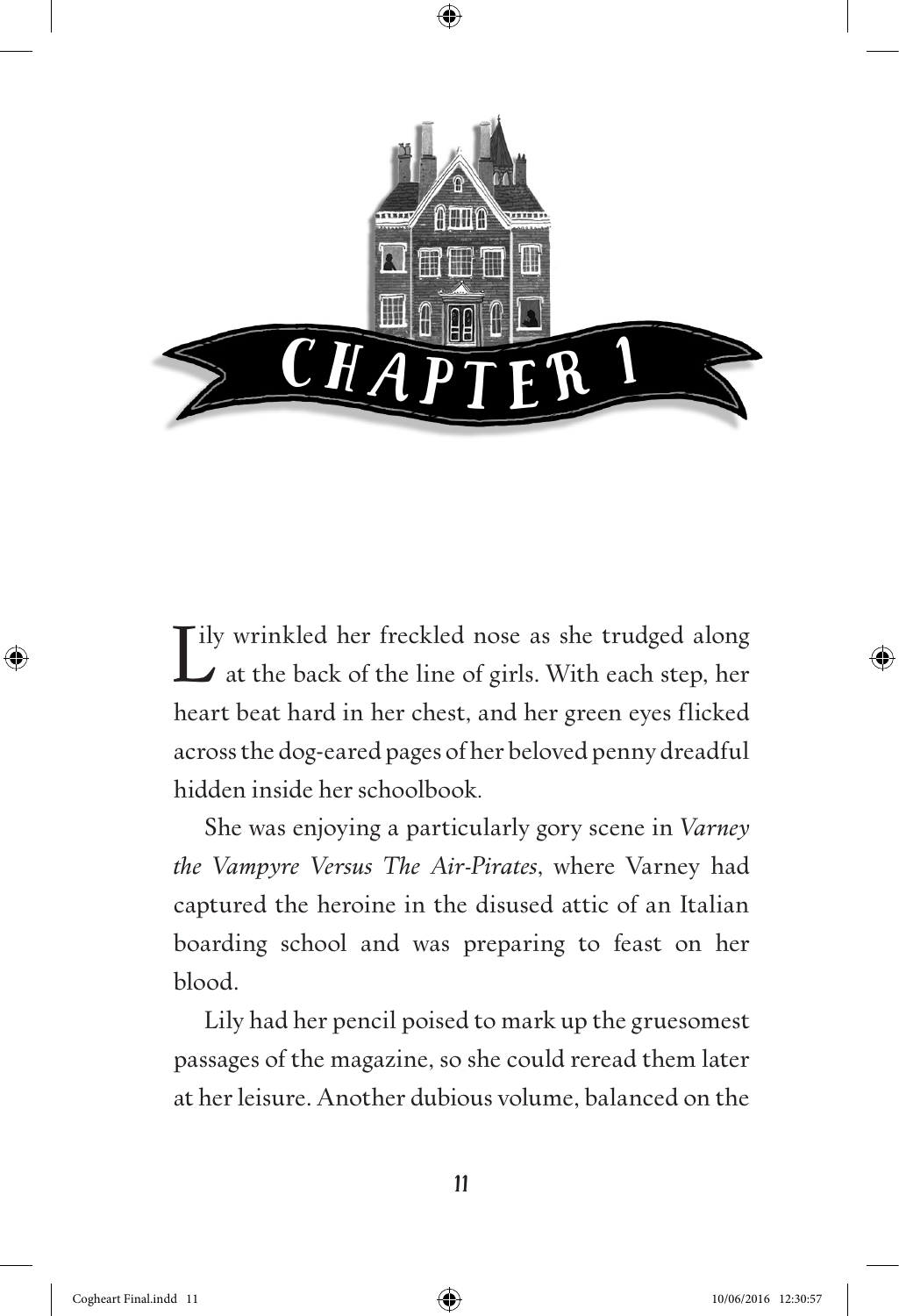crown of her head, wobbled with each step, but she didn't let it distract her from Varney.

"Heads up! Eyes straight!" With one copy of *The Oxford Guide to Perfect Poise* balanced on her head, Mrs McKracken, Lily's middle-aged deportment teacher, led the gaggle of girls in a circle around the Great Hall, her flat feet slapping across the polished wooden floor. The Kraken, Lily called her – though never to her face, that would be far too risky.

The Kraken was somewhat obsessed with posture. As for Lily, she barely gave it a second thought. In her opinion it was better to read books than balance them. That's what they were designed for, after all. And if you wanted to wear something on your head there was a perfectly good item designed for that too: it was called a hat.

Lily sneaked a brief glance at the other girls in her class. At the front of the line, Miss Lucretia Blackwell had her prim nose stuck in the air and three copies of *Sensible Etiquette for the Best Occasions* balanced on her perfectly coiffed hair.

Second came Miss Alice Harvey, who had seven copies of *Butterwick's Guide to Better Manners* balanced on her doughnut plait. With that monstrous hair-buncle, it was no surprise she never dropped a single copy.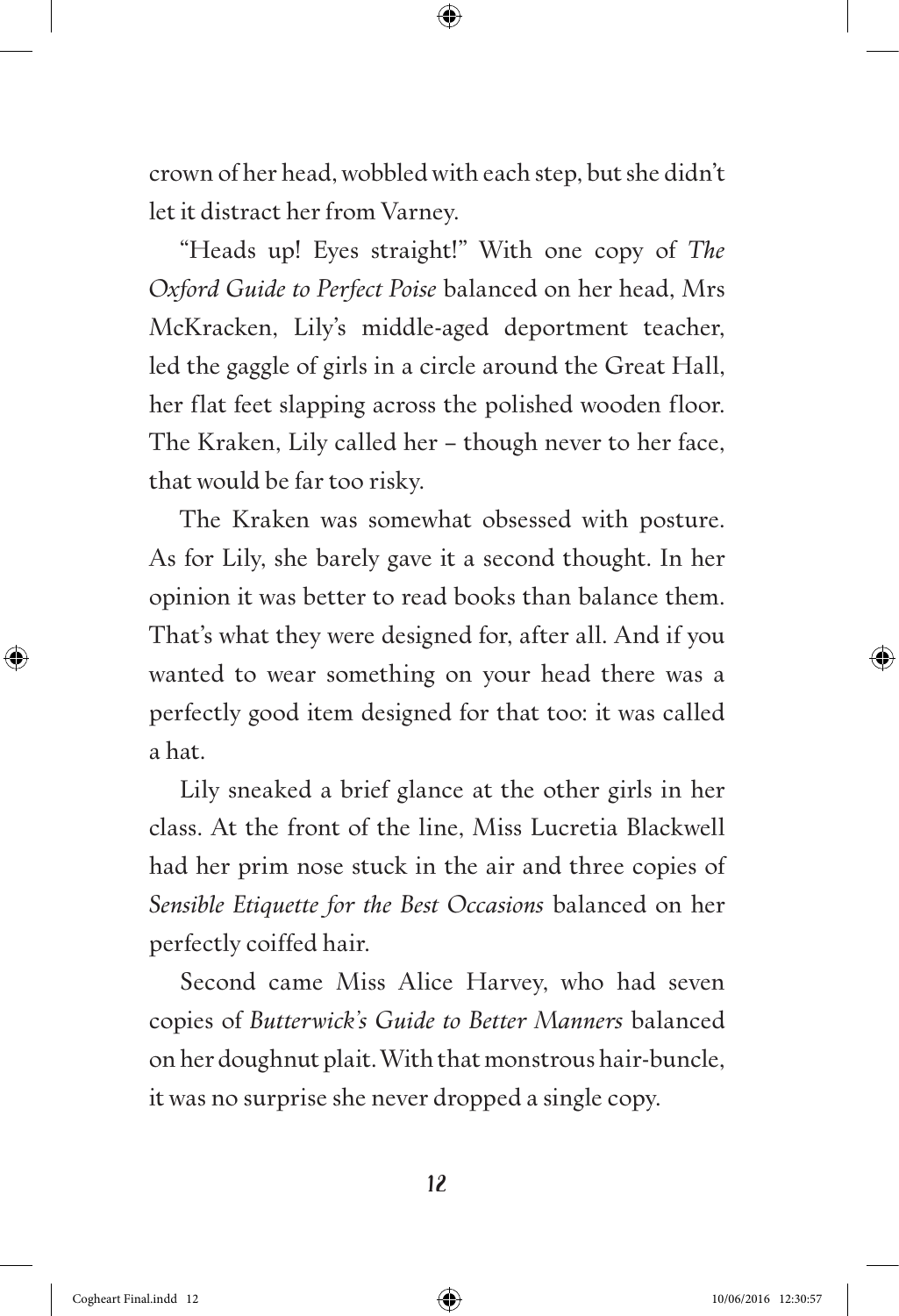Miss Gemma Ruddle was next. She had four precarious copies of *The Ladies' Manual of Politeness* balanced and would stop after each step and pretend to scratch her ear so she could adjust her leaning tower of literature.

Lily had long ago noticed the other girls never read in posture class. It seemed thinking and walking simultaneously was too difficult for them. She doubted a single important thought ever floated through their minds. If Spring-Heeled Jack, or Varney the Vampyre, or the air-pirates, or any of the other blackguards who roamed England, ever caught any of those girls in a dark alley they'd be dead for sure. Dead before they'd practised their conversational French, dead before they'd politely discussed the weather, or asked "Tea or coffee?"; in short, dead before their perfectly poised bodies struck the cobbles. And what use was deportment to one dead? No use. No use whatsoever.

"Stop," the Kraken yelled and one by one the girls stopped in a neat line behind her. All except Lily who, having failed to notice her untied shoelaces, tripped, stepped on Gemma's foot, and fell.

"Ouch!" Gemma staggered forward, clutching at Alice to try and keep her balance, but in vain; her four copies of *The Ladies' Manual of Politeness* slipped from her head.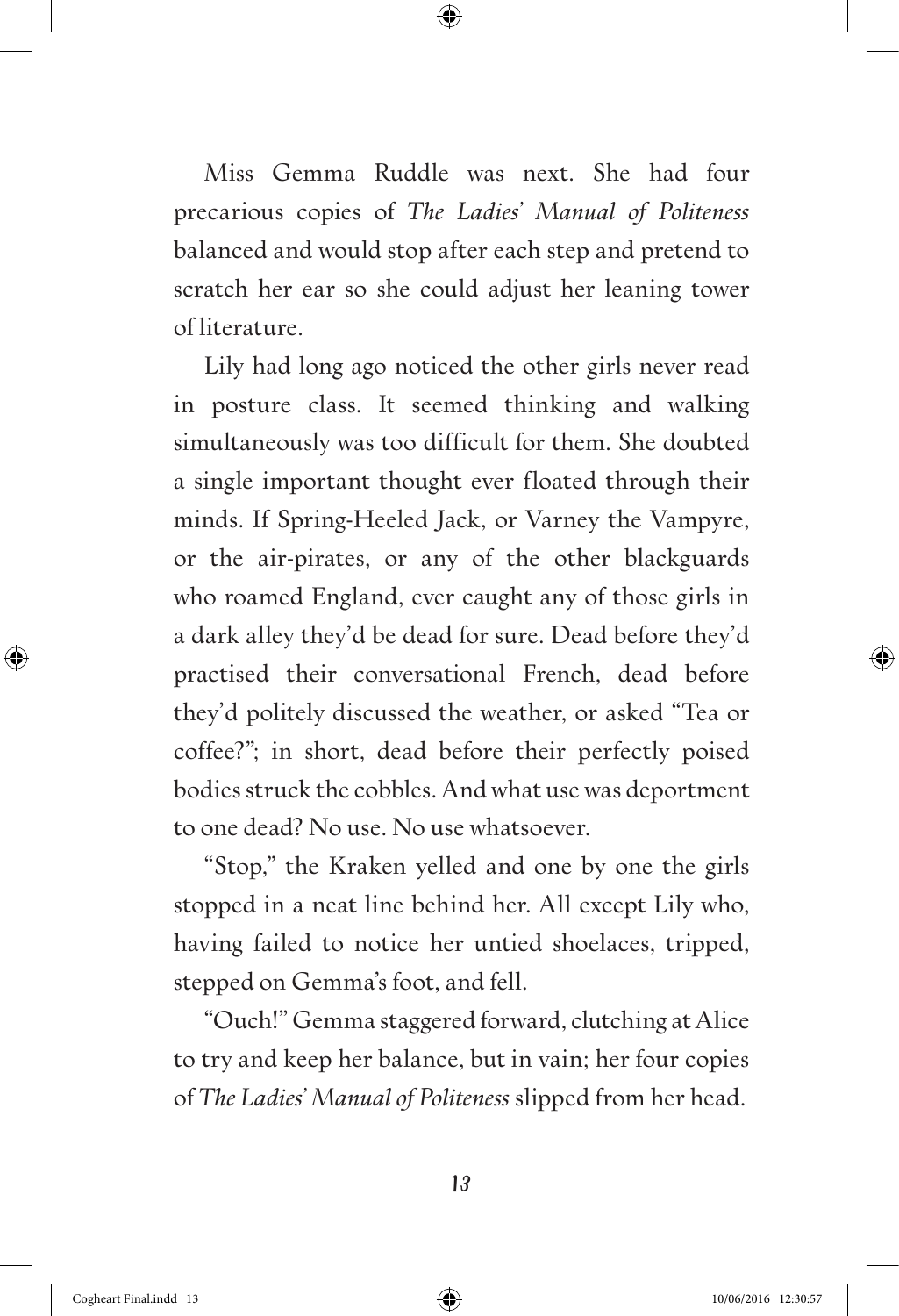"Careful!" Alice cried, dropping seven copies of *Butterwick's Guide to Better Manners.*

*Thud-thud-thud-thud-thud-thud… Thud.*

Lucretia wobbled from side to side, grasping at the top of her head, but she was too late. Three copies of *Sensible Etiquette for the Best Occasions* slipped from her brow and scattered at her feet in a *crash* of fluttering pages.

"Why don't you pay attention, you galumphing lump?" the Kraken shouted. "What've you got to say for yourself?"

Lily gazed up from the sea of fallen books. Was the woman talking to her? "Sorry?" she tried.

The Kraken huffed. "I said: *WHAT-HAVE-YOU-GOT-TO-SAY-FOR-YOURSELF?* Oh, never mind." She took *The Oxford Guide to Perfect Poise* from her head and threw it at Lily, who ducked as the heavy tome glanced past her ear.

"You've been reading. You're not allowed to read in my class—"

"I thought—"

"And no thinking either." The Kraken folded her arms across her chest. She'd turned a most putrid shade of puce; it perfectly matched her purple dress. Perhaps it was her tight corsets that made her face flush so?

The bell rang and the other girls scrabbled across the floor, grabbing their books and slamming them shut.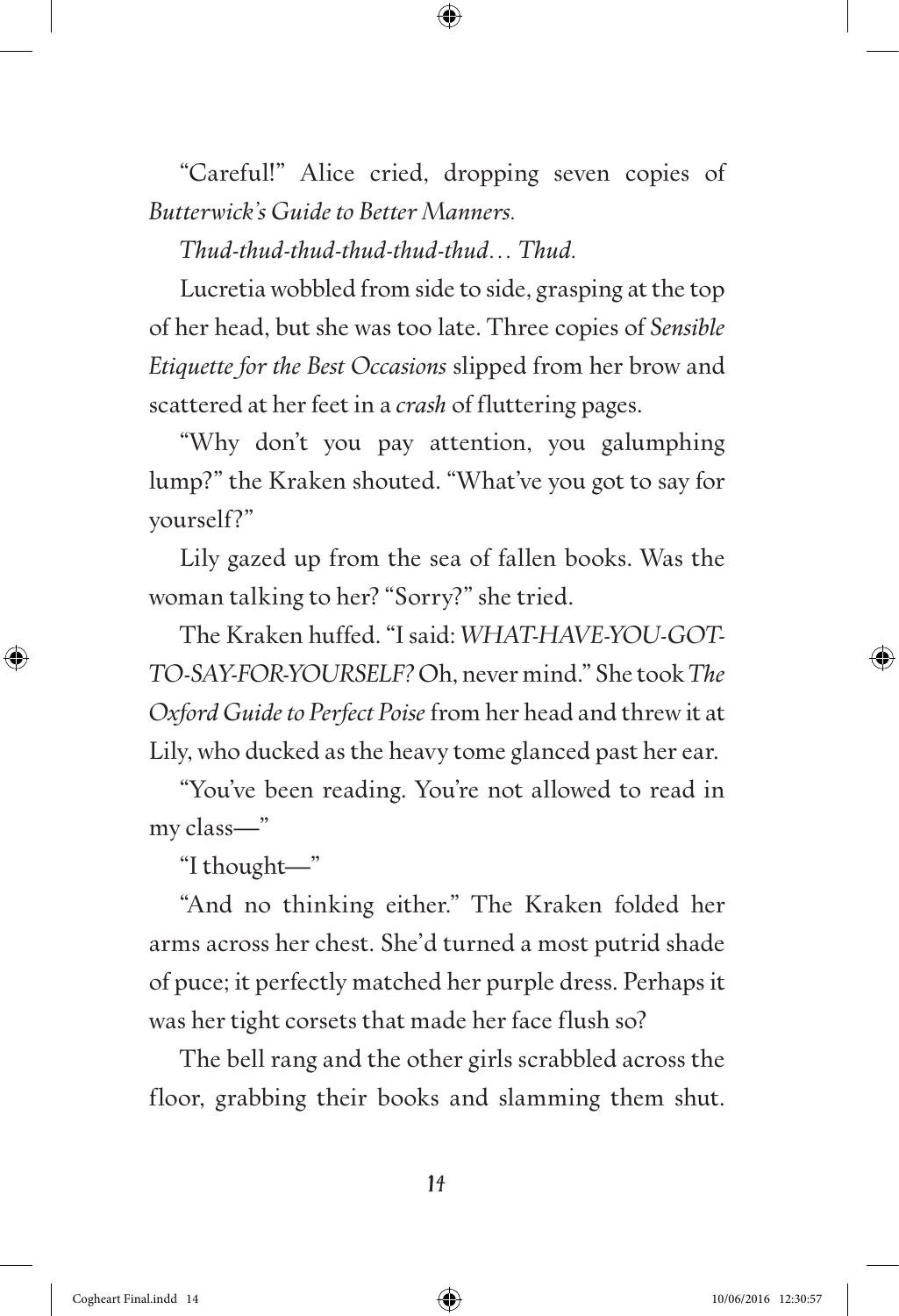They piled the volumes on the Kraken's desk and lined up against the wall, waiting for the signal to leave.

"You may go," the Kraken said, waving them off with a hand, and the crocodile of young ladies filed out, whispering maliciously to one another. Lily dusted down her tights and stood to join them.

"Not you, Miss Grantham. I want words with you." The Kraken waddled towards her. "Why is it you think you can ignore my lessons in favour of these tall tales?" She plucked the schoolbook from Lily's hands and examined the gory magazine hidden inside its pages, paying particular attention to the image of a bloody corpse with bat wings.

"Where on earth did you get this balderdash?"

"Papa sent it in his last care package, Miss. He knows I like the penny dreadfuls."

"Does he indeed?" The Kraken looked unimpressed.

Lily continued. "He believes one should read a lot wider than deportment manuals if one plans to get an exceptional education. Don't you agree?"

The Kraken weighed the magazine in her hand. "No," she said. "I don't. Besides, this sort of bunkum is not approved of by the academy. It has no educational value."

"It teaches piracy and air combat."

"And what young lady needs to know that?" The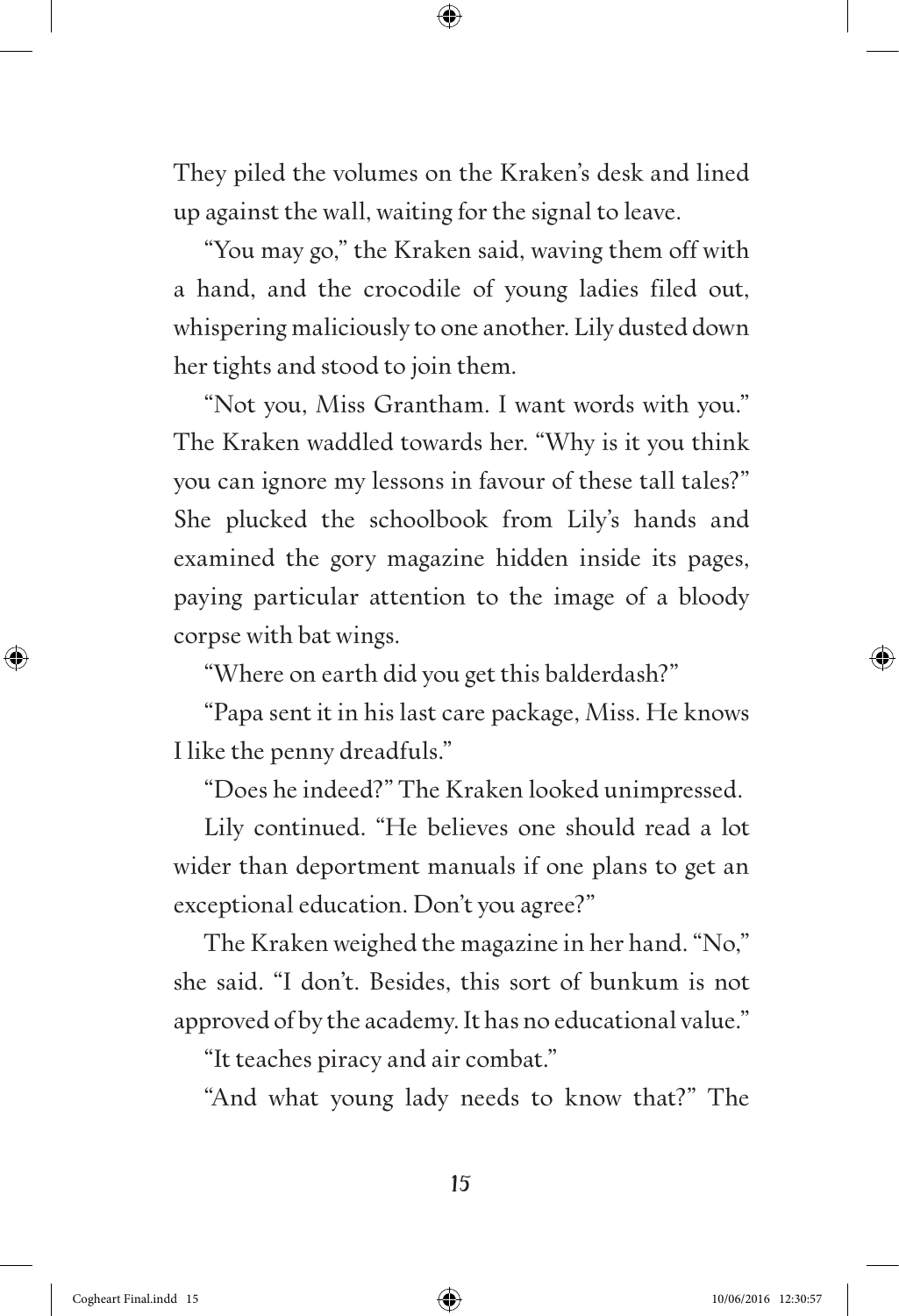Kraken took a deep breath. "No. I'm afraid, Miss Grantham, I have to confiscate it. And if you've any similar stories, you'd better hand them over right away."

Lily shrugged. "I don't have a single other magazine of that kind."

"Nonsense. You've one there."

"I beg your pardon? Where?"

"The one you're hiding."

The Kraken craned her neck, trying to see what Lily had behind her back. Lily passed the magazine from her left hand to her right. "I don't know what you mean."

"Give it to me." The Kraken held out her shovel of a palm.

"Fine." Lily glowered, handing over *Spring-Heeled Jack and the Blackguards*.

"There. That wasn't so hard, was it?" The Kraken wedged both magazines under her sweaty armpit.

"No, Ma'am."

"Good." The Kraken handed Lily back her schoolbook. "Remember," she said, wagging a single finger, "if you've any more of these dreadful things you can be sure I'll find them. Now, run along, you don't want to be late for your next lesson. And straighten your pinny, it's wrinkled as an elephant's ear."

"Yes, Ma'am. Good afternoon, Ma'am." Lily brushed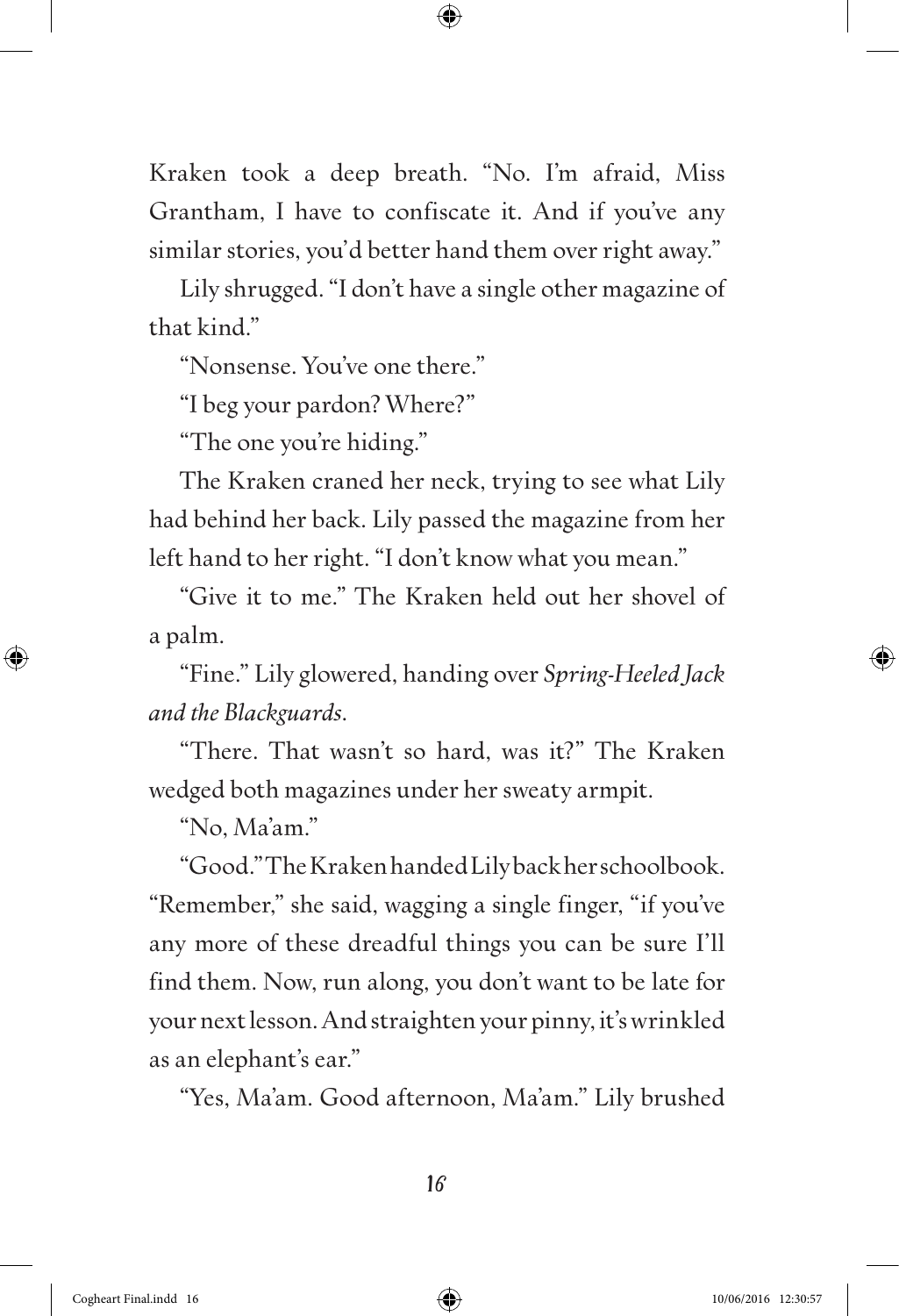at her creased pinny with ink-stained fingers and gave the Kraken a curtsy, but when the woman returned to her desk, Lily stuck her tongue out at her broad retreating backside. Then, with as much poise as she could muster, she flounced to the door and hurried off down the passage.



Miss Octavia Scrimshaw's Finishing Academy for Young Ladies was a cluster of wind-blown red-brick buildings that stood in a wild corner of England. The school was proud to proclaim its elegant reputation in the society papers under a scrolled coat of arms, but the truth was its reputation, like the buildings themselves, had steadily crumbled over the years and now was badly in need of repair.

Lily's father had chosen to send her to the school after she'd frustrated a number of governesses. His main criterion: it was out of the way and no one there would ask questions about her. He'd even given her a false surname: Grantham – a combination of G for Grace (from her mother), and Hartman – their real surname. He never explained why, or what he was trying to hide her from, but since the time of Mama's death he'd become preoccupied with keeping Lily's whereabouts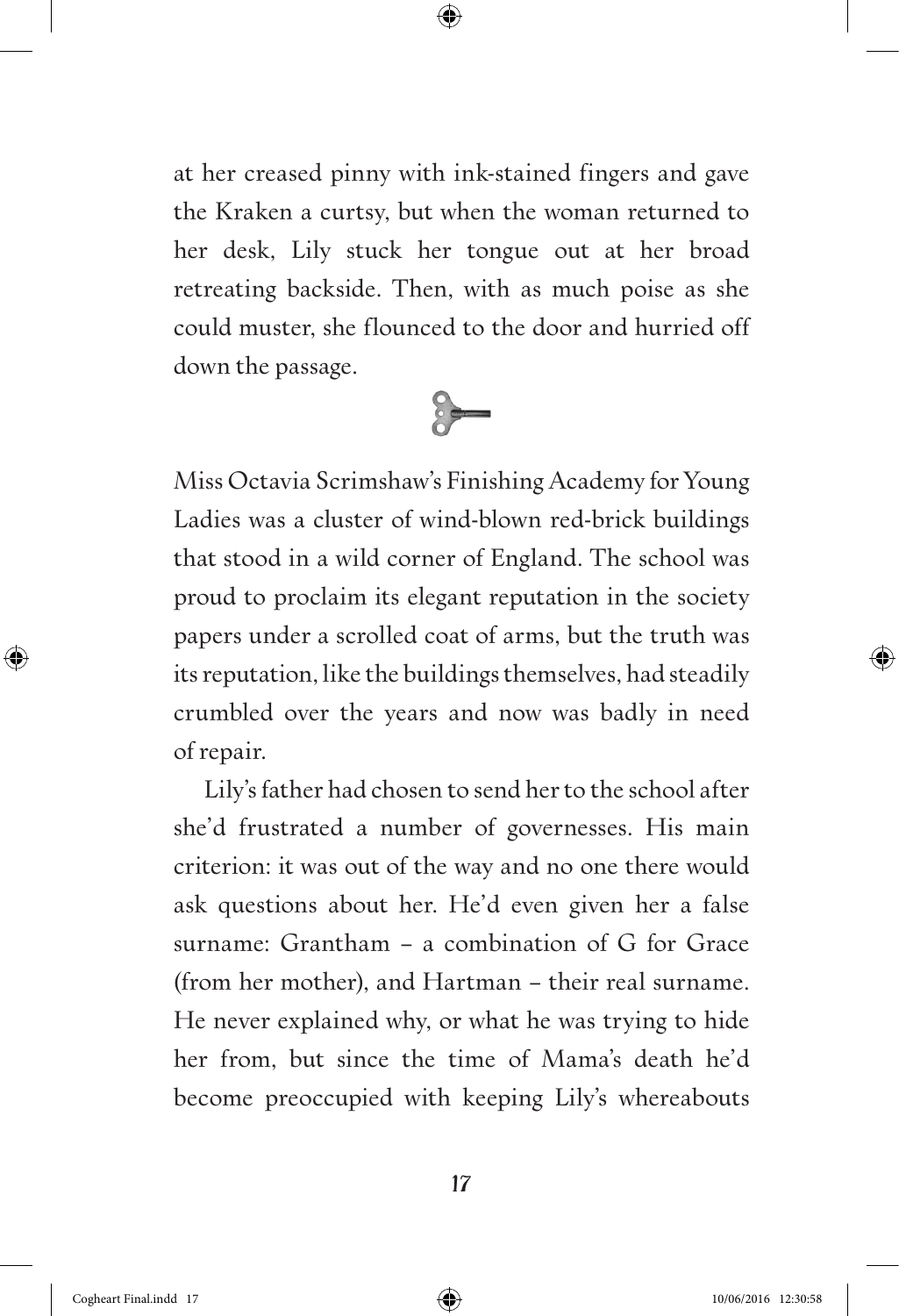a secret, even moving them from London to deep in the countryside. Lily suspected he was just a natural born worrier, though he still insisted she have the life of a normal well-bred Victorian young lady.

The trouble was, Lily reflected, as she sneaked up the last set of stairs to the girls' dormitory, she didn't want the life of a well-bred Victorian young lady, she wanted the life of an air-pirate.

Which was why, after her run-in with the Kraken, she decided to skip French conversation class and hide her remaining stash of penny dreadfuls before they were confiscated or worse, destroyed – like every other vaguely interesting or illicit thing in this institution.

The dormitory door was locked, but she knew how to deal with that. She took a hairpin from her bun of red hair, straightened it in her teeth, and popped it in the keyhole. Then she wiggled the pin about, while turning the doorknob. It was a trick she'd practised many times, first learned from *The Notorious Jack Door: Escapologist and Thief Extraordinaire* – the book, not the man himself. Although she wouldn't have minded having a few words with him about advanced lock-picking if they ever bumped into one another. Anyway, according to Jack, all you had to do was listen out for the—

*Click!*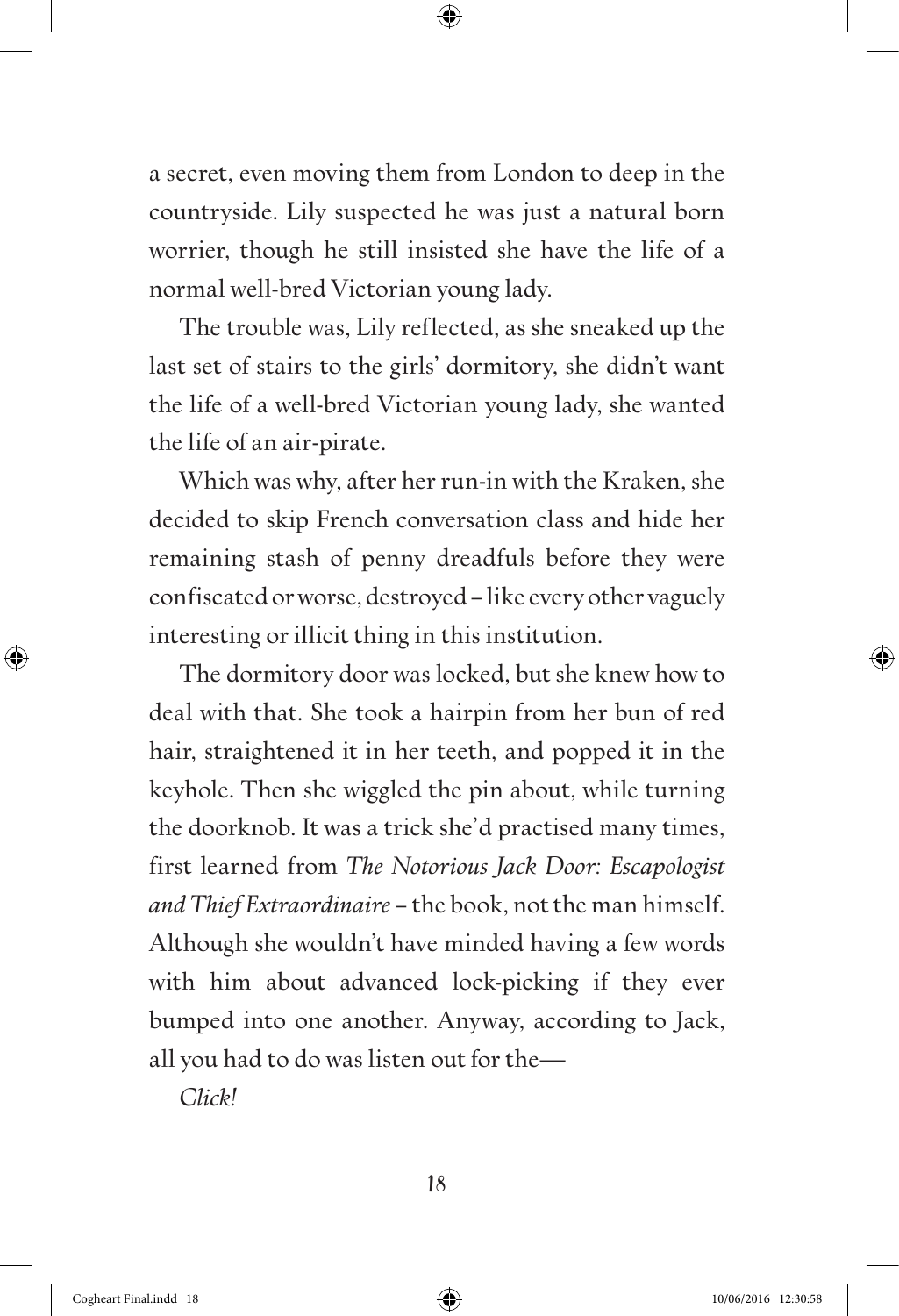There it was. Quietly, Lily pulled open the door and crept into the dormitory, her boots squeaking across the floorboards. Ticking radiators warmed the room, and Lily heard the voices of the other girls chanting French verbs in the downstairs classroom. A pale November sun hung above the opposite buildings, sneaking occasional beams of light in through the frost-covered windows to caress her face.

Lily stopped beside her bed and pulled her penny dreadfuls from the drawer of her side table; she was about to push them under her mattress when she heard a faint muffled sobbing.

She glanced about. It seemed the dorm wasn't empty after all. Through a thin dividing curtain at the end of the row of beds, Lily glimpsed the silhouette of a hunched figure sitting on the corner of a mattress. She walked over and peered round the edge of the drape to find Molly Tarnish, the mechanical maid, sitting softly crying to herself, her metal shoulders shaking beneath her starched white pinny. Beyond her, the door to the servants' staircase stood ajar.

Molly raised her head and snuffled away an oily tear. "Sorry, Miss. I didn't hear you come in. I should probably go."

"Oh, no need," Lily said. "I'm not supposed to be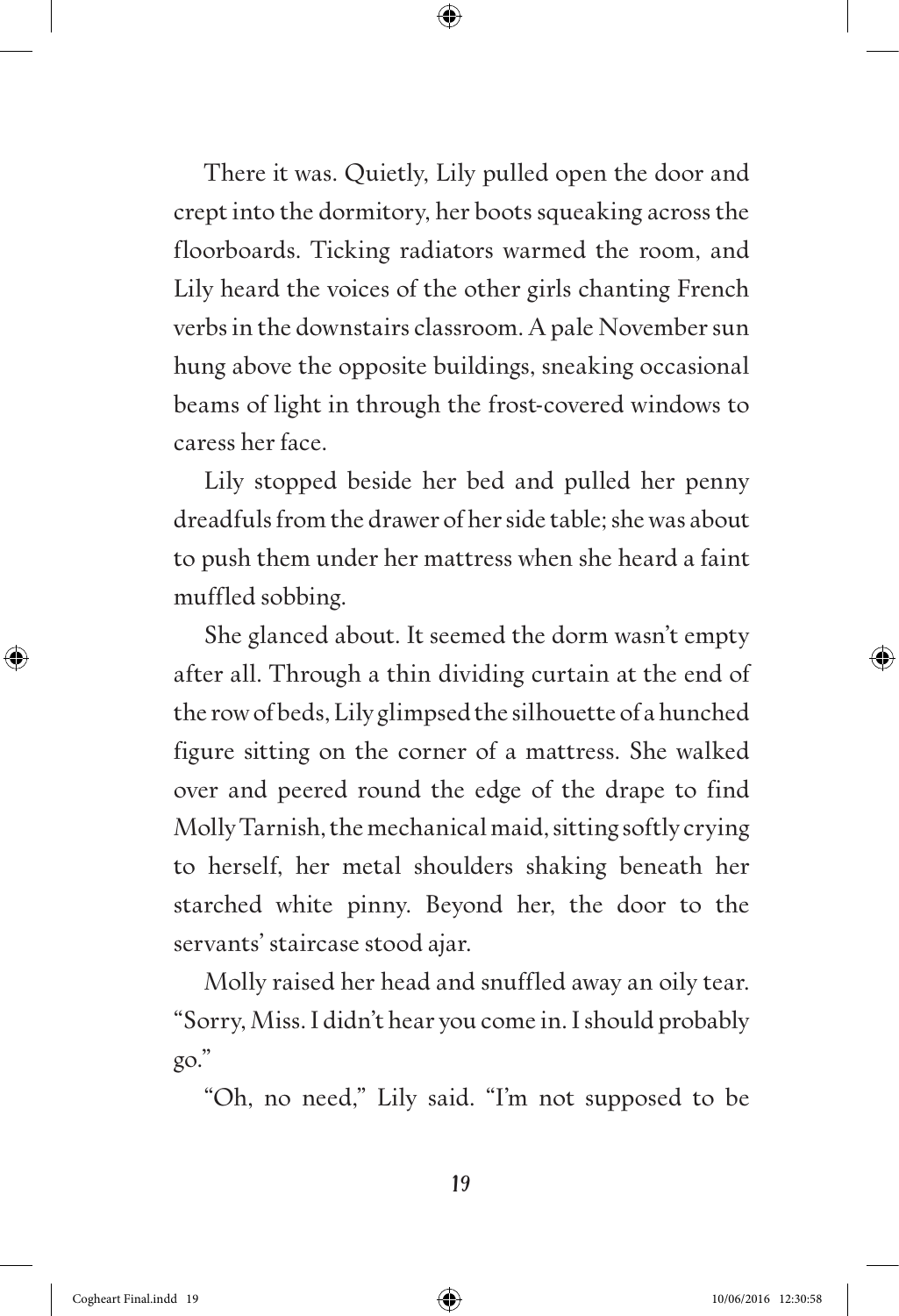here either." She pulled a grubby handkerchief from her sleeve and handed it to Molly, who blew her nose with a sound as loud as a steamhorn.

"Thank you," Molly mumbled, returning the hanky to Lily.

"Please, pay it no mind." Lily stuffed the damp rag, now covered in engine oil, back into her blouse sleeve. "But whatever's the matter?"

Molly held up a bright pink sheet from a pile behind her. "I put these in the washer with the school blazers and they all changed colour. Miss Scrimshaw's going to kill me when she finds out. She'll have me sent down the cog-and-bone merchants. Or worse, she'll strip me parts and melt me down like poor old Elsie." Molly burst into more inconsolable tears.

Lily patted her back. "Don't cry, Moll. We'll think of something. Maybe I could write to the school board on your behalf?"

Molly gave another choking sob. "Oh, please, Miss, don't get them involved, I beg you."

"Well, all right then." Lily examined the row of iron bedsteads, thinking. "I know," she said, "why don't we use your dyed sheets on the bottom of the beds, then we can use the old white ones as top sheets to hide them?"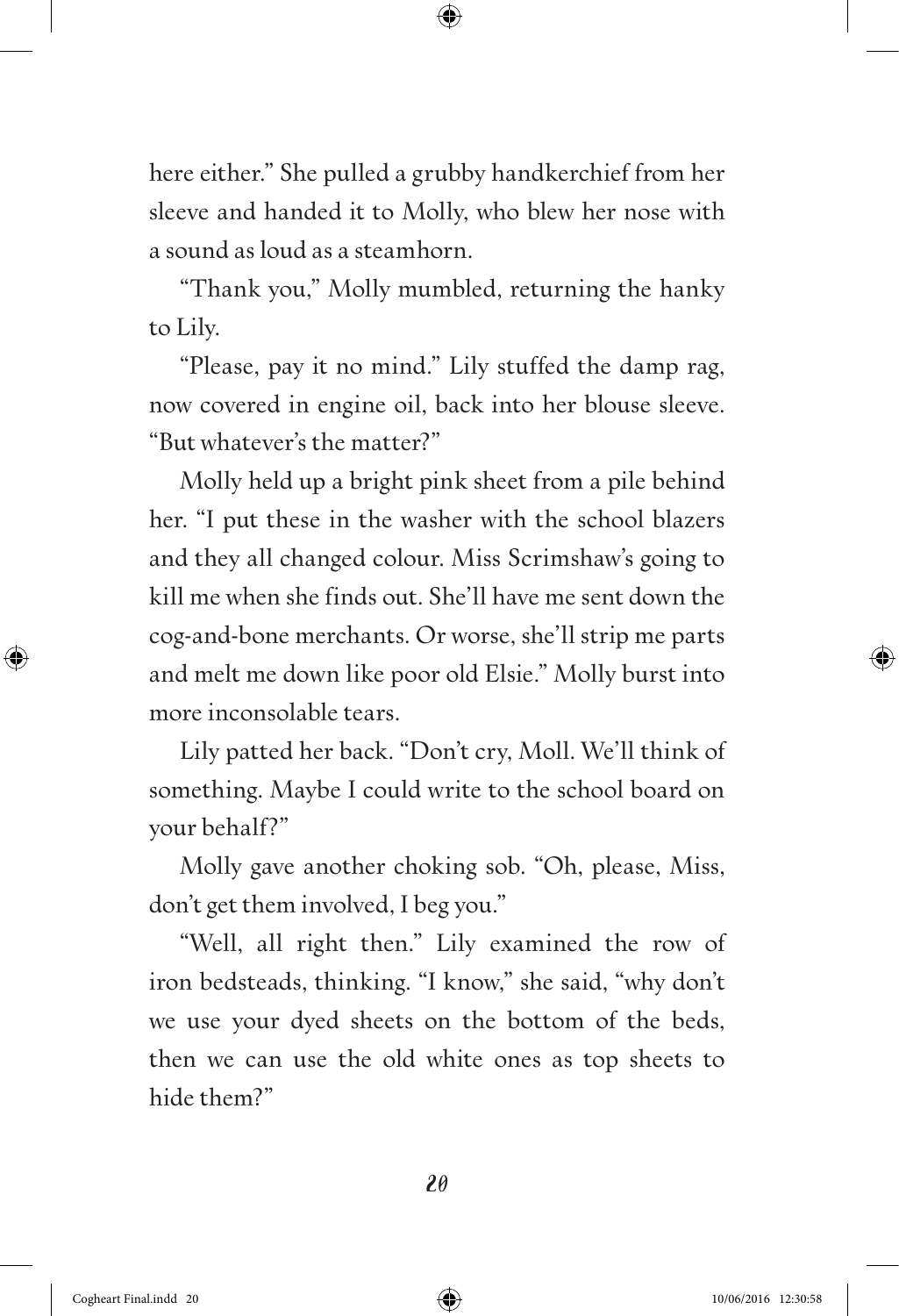Molly sniffed. "D'you really think so?"

"I don't see why not," Lily replied. "Come on." She unfolded a pink sheet and pulled the covers off the nearest bed. Molly watched her for a moment, then stood to help.

Working together, it didn't take them long to change the majority of the beds, and once the blankets were on you could hardly tell the bottom sheets had been dyed the wrong colour. They'd nearly finished, and were making up the last mattress at the top of the dormitory, when a noise made them both whirl round.

Alice Harvey was standing in the doorway with Lucretia Blackwell, their faces scrunched into sneers.

"Look, Miss Harvey," Lucretia said. "Lily's helping the help."

"What are you doing here?" Lily asked.

"Madame Laroux told us to bring you to class," Alice replied. "We're doing chapter twenty-two in *The Art of Making Polite Conversation* in French."

"I'm not coming," Lily told her. "I don't feel like it. Anyway, Madame wouldn't know polite conversation if it bit her on the behind." She threw a sideways glance at Molly, who bowed her head and stifled a wheezing laugh.

"How dare you!" Lucretia grabbed the last of the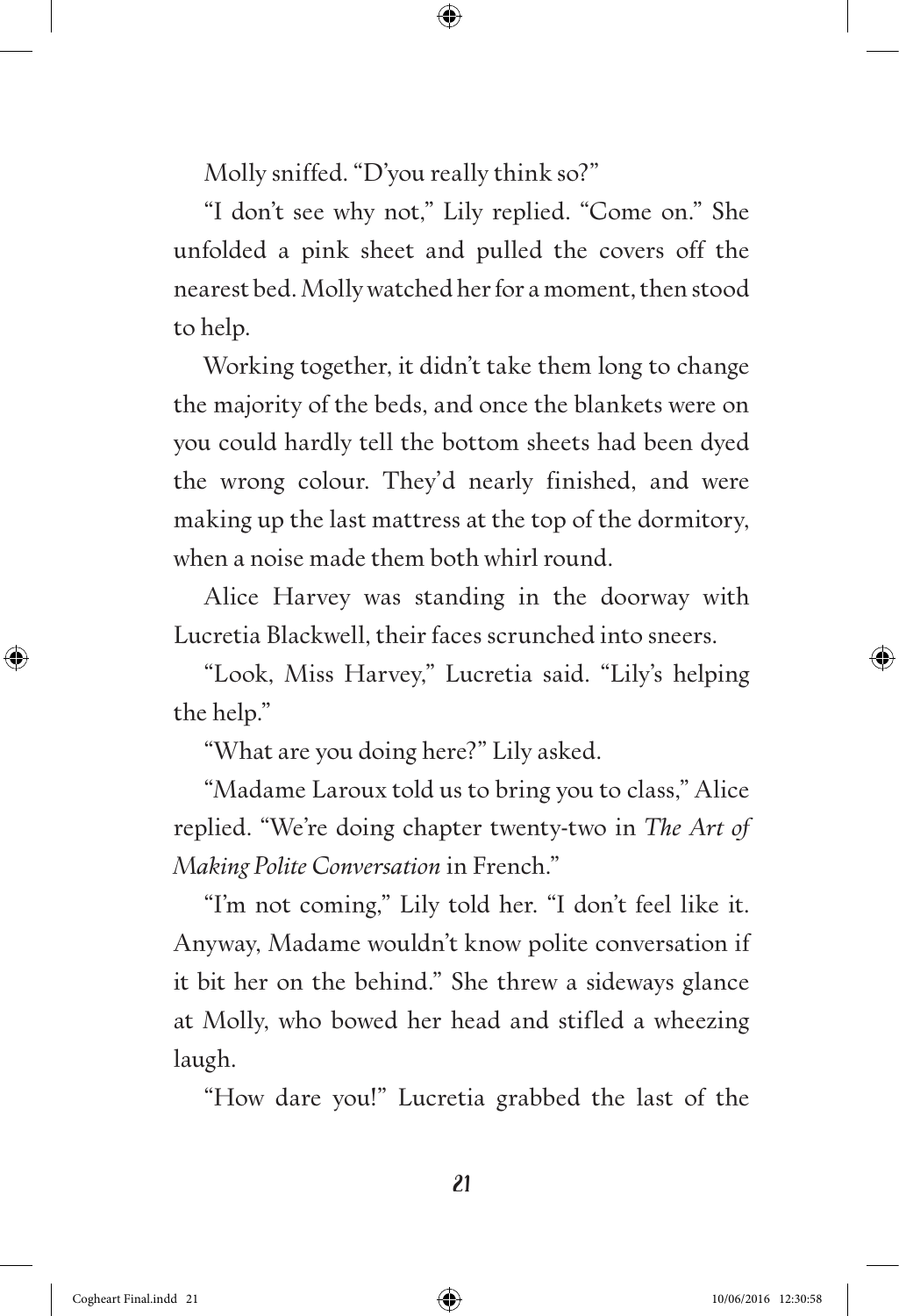sheets from Molly, and threw them on the floor. "Look what you've done, you stupid mech, you've dyed them pink!"

"I'm sorry, Miss," Molly mumbled back.

Lily balled her fists. "Why don't you leave her alone?" she said, stepping forward to shield Molly from the two girls.

"What business is it of yours?" Alice asked.

"She's a friend of mine."

"She? *SHE?*" Lucretia folded her arms across her chest and gave a disdainful laugh. "It's not alive, Lily. Mechs aren't living."

"Besides," Alice scuttled closer to Lucretia, "everyone knows mechs and humans can't be friends. Mechs have no feelings."

Lily sighed. It was exhausting dealing with such idiots. "Don't be ridiculous," she told them. "Of course they have feelings. They're no different to you or me."

Lucretia tutted at her. "Oh, Lily, Lily, how wrong you are. Let me show you." She whipped out a hand and struck Molly round the head.

Molly's eyes flared, but she didn't respond.

"You see?" Lucretia said. "It didn't even flinch."

Creakily, Molly rubbed her head. She bent down and gathered her dropped sheets and stepped to the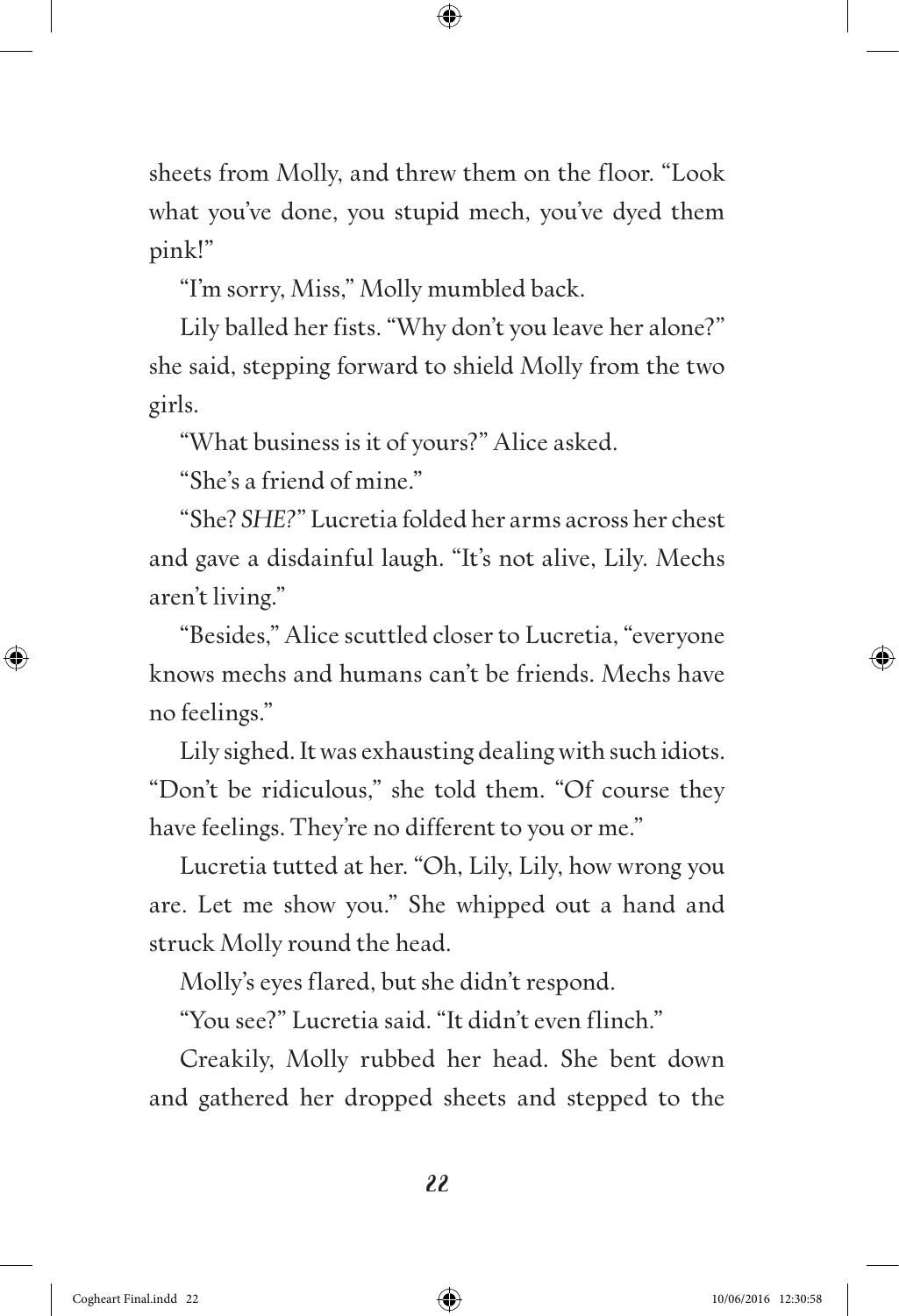servants' door. "Please, Misses, don't fight on my account. I am sorry, but I must go, I've work to do."

"Go then, mech," Lucretia spat. "Run along, before you're thrown on the scrap heap." She smiled triumphantly at Alice.

Lily had never wanted to hit anyone so much – she could barely stop herself. But she did, because she'd made a promise to Papa to behave, and behaving meant not causing trouble. Even so, as she ground her teeth and watched Molly hurry from the room, the anger ticked away inside her chest, threatening to explode.

Lucretia gave a haughty snigger, and Alice joined in.

Finally, Lily could take it no more – there was not causing trouble, and then there was standing up for what was right. Because mechanicals deserved to be treated like anyone else.

"Listen, you pair of simpering, fat-headed dolts," she said, "if you ever speak to Molly that way again I'll…I'll…"

"You'll what?" Alice sneered. "Don't *you* threaten me."

Lily bit her lip and thought better of her reply. Alice broke into a horsey smile. "See, you snotty little runt? You won't do anything – and that's the truth. Just because you're a mech-lover you think you can boss us around.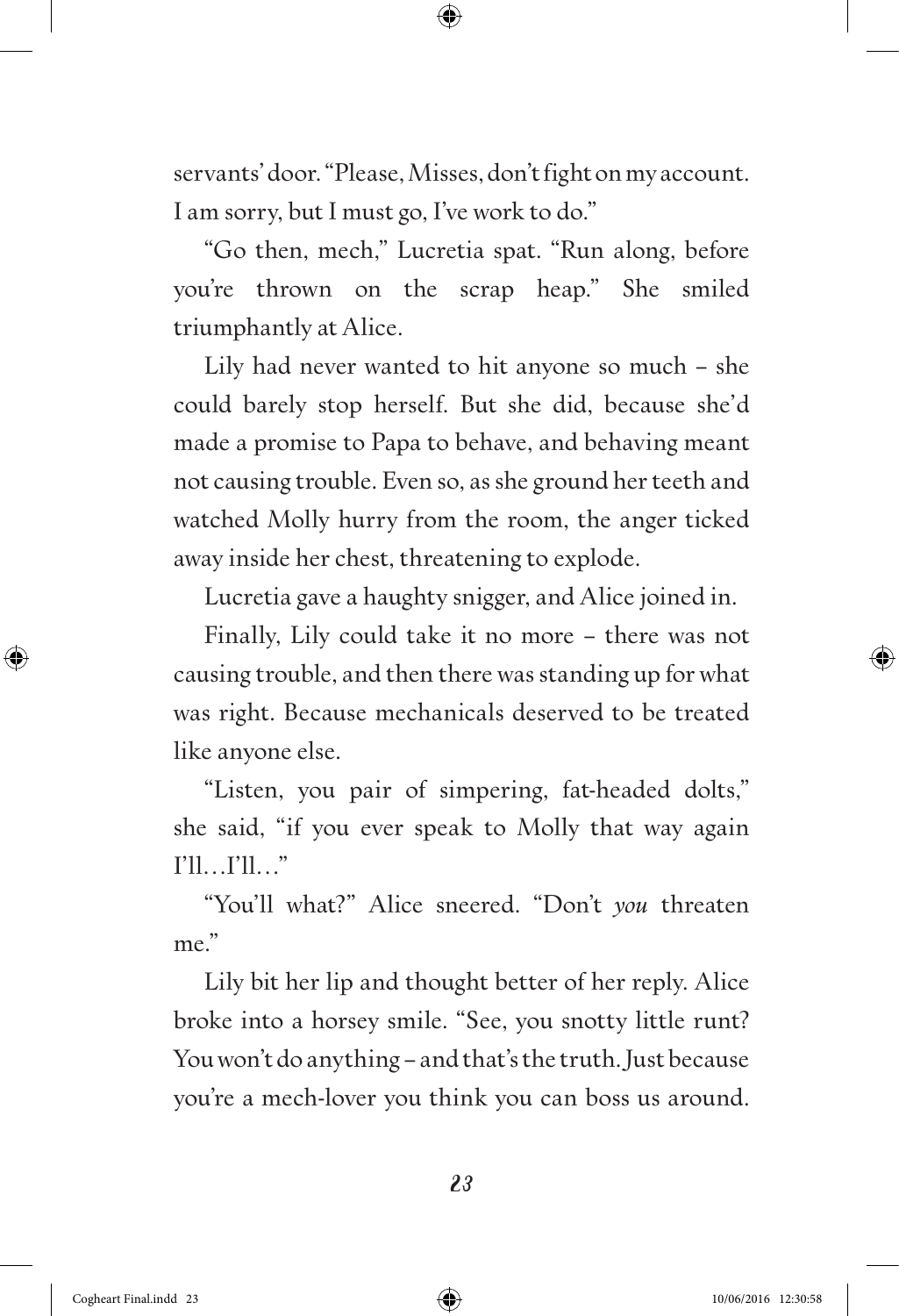Well, you can't. Now, apologize immediately and we'll forget the whole thing."

Lily shook her head. "You'll never apologize to Molly, so I'm not apologizing to you."

"As you wish." Alice lunged at Lily, making a grab for her hair. Lily ducked away and the girl's hand scratched at her collar, pulling at her bun. She tried to push back, but Lucretia had joined in with her friend – she'd got a hold of Lily's other arm, and wouldn't let go.

Alice's long nails raked at Lily's scalp, scratching her ears. There was nothing for it, she would have to retaliate. She swung her balled fist at Alice's face.

C*rack.* Her knuckles made contact.



"I said I was sorry," Lily protested as the Kraken dragged her down the corridor, pulling her along by the scruff of her blouse. "Besides, she hit me first."

"Nonsense," the Kraken blustered. "Anyone can see she has the complexion of a bruised beetroot."

"Her face always looks a bit purply."

"What lies you tell, child."

They passed the main entrance, and Lily glanced at the Academy's motto carved in the granite lintel. *Vincit Omnia Veritas* – Truth Conquers All*.*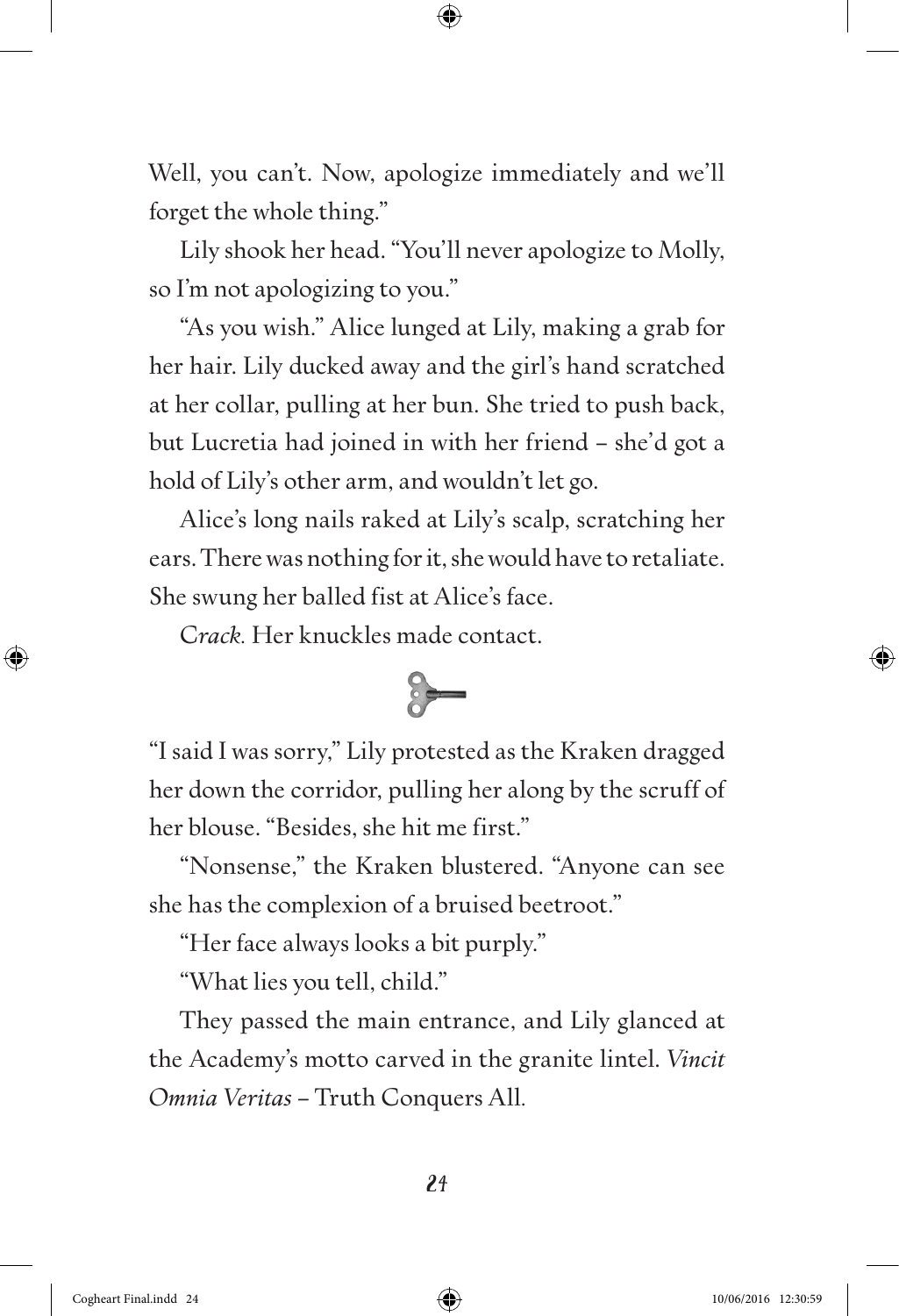Not in this case*,* Lily reflected, as the Kraken manhandled her down a flight of stone steps, and out into the courtyard.

In the quad, girls in thick winter blousons and woollen hats and scarves strolled arm in arm, or perched birdlike on benches, their backs as straight as ironing boards. They whispered behind gloved hands as they watched the Kraken shove Lily down a narrow alley on the far side of the square.

Everyone knew where *that* led – past the row of tumbledown sheds and an outside latrine with flaky wood panelling, past a high wall fringed with crenellations of broken bottles, all the way to the coal bunker crouched in the far corner of the grounds, its doorway dark as a demon's mouth.

Rumour had it the bodies of the worst offending former residents were buried in that bunker, and when the coal ran dry their white bones would be revealed, poking from the dust.

"Please, Mrs McKracken," Lily cried, "don't put me in there, I'm afraid of the dark."

"Rubbish. The dark never hurt anyone." The Kraken unlocked the bunker and pushed Lily inside. "If you insist on behaving like a common chimney sweep, then you will have to live like one. Never speak back to those